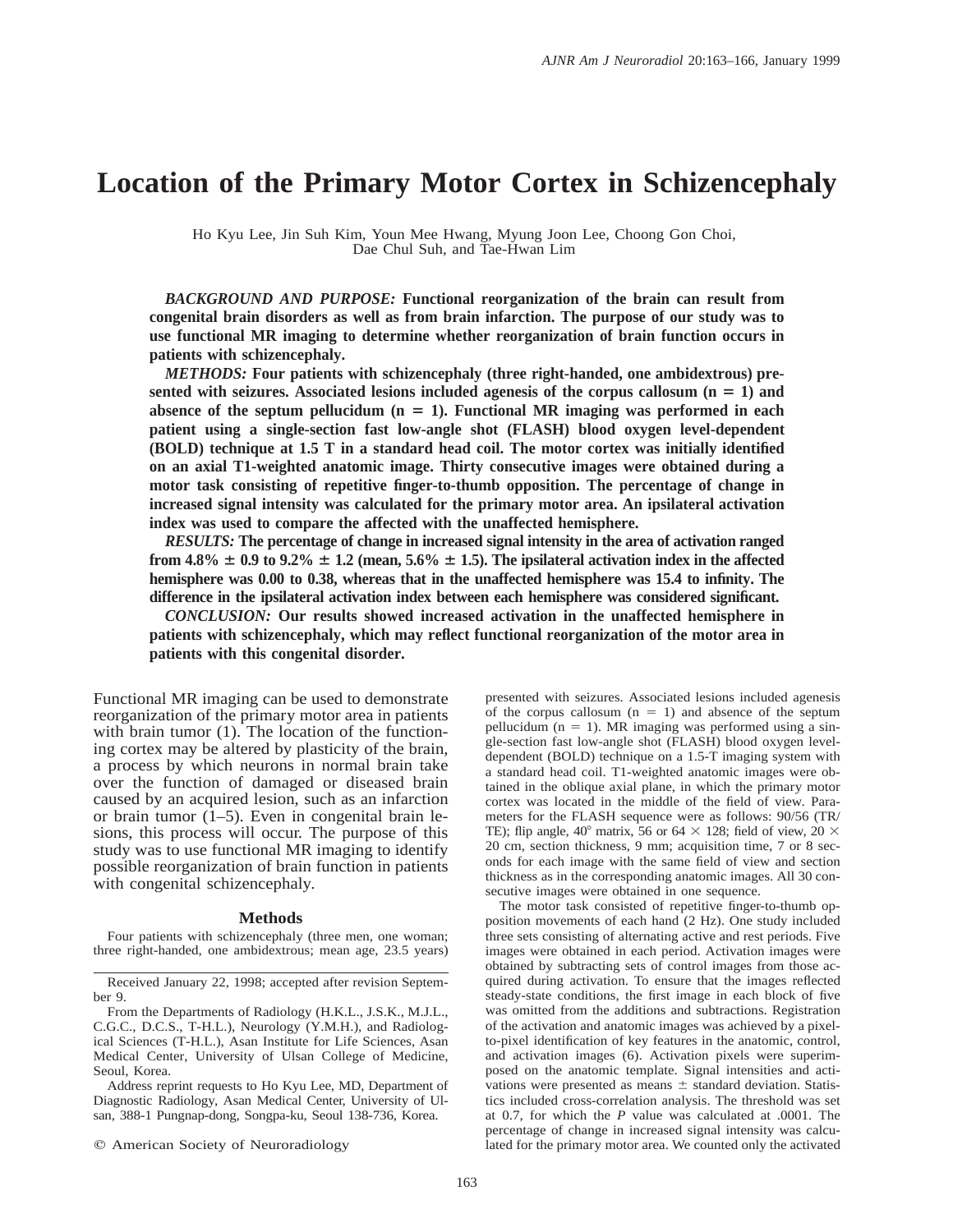|       |            |                              |             |   |             |      |               |     |               |    |                   | Ipsilateral<br><b>Activation Index</b> |  |
|-------|------------|------------------------------|-------------|---|-------------|------|---------------|-----|---------------|----|-------------------|----------------------------------------|--|
| Pa-   | Age        |                              | Hand-Loca-  |   | Hemiparesis |      | R Finger Task |     | L Finger Task |    | R Finger L Finger |                                        |  |
| tient | $(y)/$ Sex | <b>Associated Anomaly</b>    | edness tion |   | Degree      | Side | RH            | LH  | RH            | LH | <b>Task</b>       | Task                                   |  |
|       | 17/F       | Agenesis of corpus callosum  | R           | R | Moderate    |      |               | 105 |               | 41 | 0.29              | $\infty$                               |  |
|       | 24/M       | Absence of septum pellucidum | R           | R | Mild        | ⊥    |               | 52  |               | 43 | 0.38              | 21.5                                   |  |
|       | 23/M       | $\cdots$                     | R           | R | Mild        |      | $\Omega$      | 42  |               |    |                   | 15.4                                   |  |
| 4     | 30/M       | $\cdots$                     | В           |   | Mild        | R    | 35            |     | 45            |    | 17.5              | 0.07                                   |  |

**Results of neurologic symptoms and functional MR imaging in schizencephaly**

Note.—RH and LH indicate number of activated pixels in right and left hemispheres.

FIG 1. Patient 1, with schizencephaly and agenesis of the corpus callosum and an associated interhemispheric cyst. The ipsilateral activation index on the unaffected hemisphere is infinite.

A, Functional MR image (90/56; T1 weighted image [300/14/2]) shows the widespread and lower-lying activation areas adjacent to the central sulcus (arrow) during the right-hand motor task. Arrowheads indicate schizencephaly.

B, Functional MR image (90/56; T1 weighted image [300/14/2]) shows the activation area of the left-hand motor task located in the less-affected hemisphere.



pixels clustering in the area anterior to the central sulcus. The central sulcus was identified by anatomic criteria (7). The ratio of ipsilateral to contralateral activation was calculated as follows: ipsilateral activation index  $=$  number of activated pixels in the ipsilateral motor area/number of activated pixels in the contralateral motor area (1).

### **Results**

All procedures were successfully carried out in the four patients, all of whom had contralateral hemiparesis (mild in three, moderate in one). With a view toward optimizing the signal changes observed with cortical activation, data were obtained from four subjects for each motor task using both the right and left hands. The percentage of change in increased signal intensity in the activated area ranged from 4.8%  $\pm$  0.9 to 9.2%  $\pm$  1.2 of baseline (mean,  $5.6\% \pm 1.5$ ). The activated pixels were generally clustered. Typically, the activated area in the ipsilateral motor area was much smaller than that in the contralateral motor area. All subjects had a much larger activation area of the motor strip in the unaffected hemisphere than in the affected hemisphere (see Table). The ipsilateral activation index in the affected hemisphere was 0.00 to 0.38, but that in the unaffected hemisphere was 15.4 to infinity. A significant difference was found in the ipsilateral activation index between the two hemispheres (paired Student *t*-test,  $P < .01$ ). In patient 1 (Fig 1), who had a high grade of cerebral deformity of the right hemisphere, motor activation occurred in the contralateral hemisphere despite the presence of a mild cortical dysplasia on the left. In three patients, the activated areas were consistent with finger movement involving the precentral gyrus that would be expected from activation by this task; in patient 1, the activation from finger movement was widespread and lower than that which would be expected in normal brain. The functional MR imaging of the other three patients showed a normal activation pattern and localized activation of the hand-motor task in the unaffected hemisphere (Fig 2).

#### **Discussion**

In previous studies, functional MR imaging has been used to locate the rolandic area (1, 8). The accuracy of this technique in locating the primary sensorimotor cortex has been verified by comparison with intraoperative mapping techniques (9, 10).

The anatomic location of function may be altered by plasticity, in which neurons in normal regions of the brain take over for the function of damaged or diseased brain. Several reports have described the reorganization of the functional cortex in acquired brain disorders using positron emission tomography (2, 3), magnetoencephalography (4), and electromyographic recording (5), but not in congenital brain disorders. Yoshiura et al (1) found increased activity in the contralateral motor area on functional MR images obtained during a hand-mo-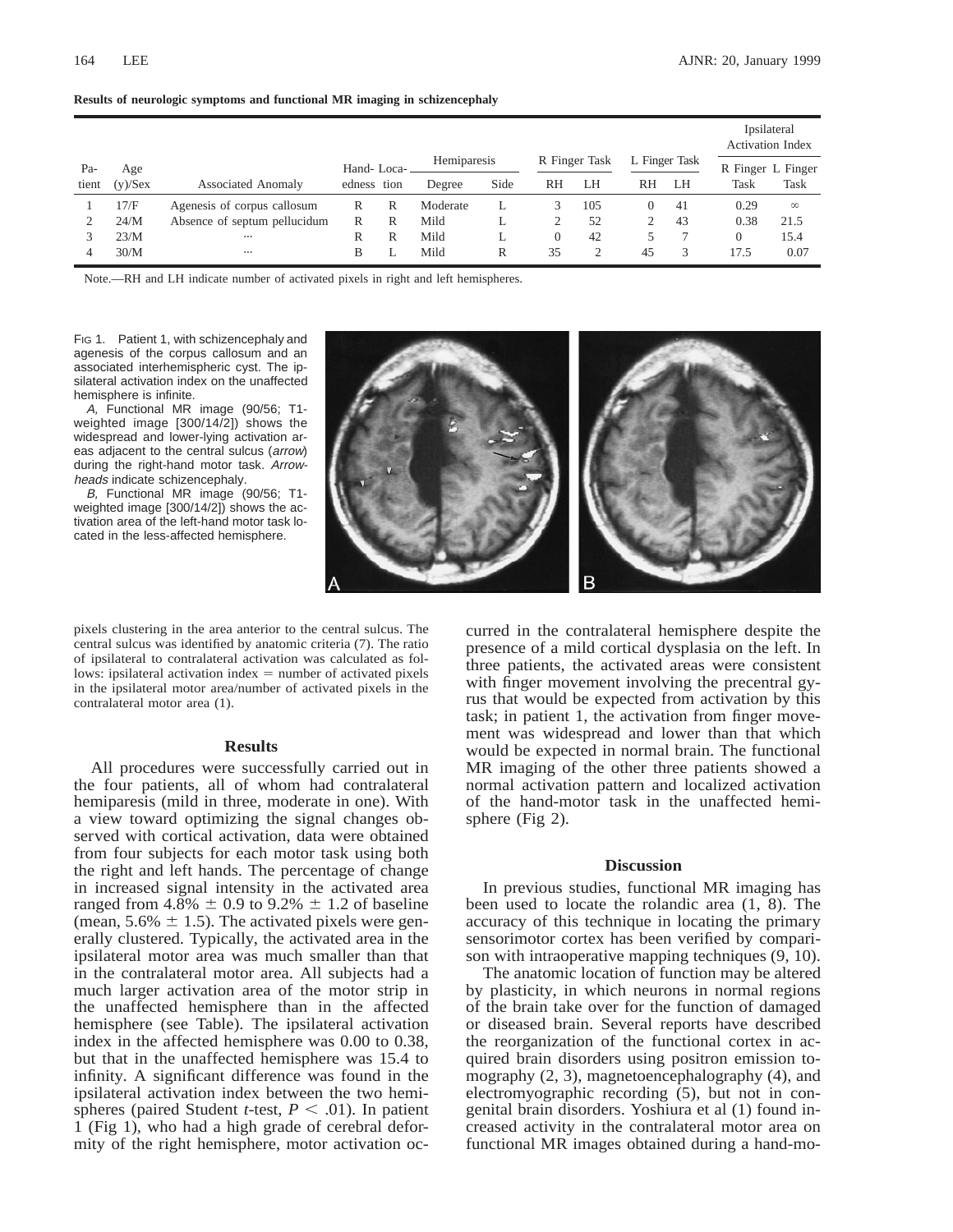

FIG 2. Patient 3, with schizencephaly and focal cortical dysplasia. Abnormal gyral pattern is noted in the right hemisphere. Ipsilateral activation index on the unaffected hemisphere is 15.4.

A and B, Functional MR images (90/56; T1-weighted images [250/14/2]) show the activation areas located in the vicinity of the central sulcus of the unaffected hemisphere during the right-hand (arrow, A) and left-hand (B) motor tasks.

tor task in patients with brain tumor. Our findings also revealed decreased activity in the affected hemisphere and increased activation in the unaffected hemisphere. A possible explanation for the high activation index in the unaffected hemisphere is the decreased brain function on the affected side caused by the deformed brain, suggesting that most of the functioning corticospinal tract fibers arise not from the affected hemisphere but from the unaffected hemisphere.

The findings obtained with the BOLD technique may be explained primarily by changes in blood oxygenation; in particular, a net conversion of deoxyhemoglobin to oxyhemoglobin. These changes are confined to gray matter, presumably because the hemodynamic changes are also confined to gray matter; therefore, in any modeling of the observed effects, one must consider blood vessels and hemodynamic changes that are specifically related to the activated gray matter regions (11).

Behavioral studies show some recovery of basic sensory and motor functions after cortical injury, particularly if the injury is sustained in infancy or early childhood. Motor and sensory functions may not be uniquely located in the rolandic cortex, as some current thinking suggests (5). One report found that locating the rolandic cortex by anatomic landmarks using MR imaging was unreliable in 16% of healthy subjects and in 35% of patients with lesions (7). With our patient 1, motor activation for hand movement was detected at a lower level than that expected for normal brain. For identifying the central sulcus, landmarks can be identified on axial images, midline sagittal images, or parasagittal images. In axial images, the superior frontal sulcus, precentral sulcus, and superior genu of the central sulcus are considered reliable landmarks for locating the rolandic cortex in healthy subjects. However, tracing the central sulcus through a series of images can be difficult in patients with severe migration disorders, such as schizencephaly, owing to the presence of a deformed gyral pattern. In our cases, identification of the central sulcus of the affected hemisphere was difficult. For this reason, we obtained lower or higher axial sections in addition to the sections from the functioning area of hand movement to confirm the primary motor area.

Barkovich (12) found that the abnormal venous drainage is paralleled by the congenital deformity of the brain cortex. In our study, patient 1, with associated focal cortical dysplasia in the less-affected hemisphere, had an unusual pattern of widespread and lower-lying activation areas of finger movements on the same side, which may have been caused partly by the abnormal course of the cortical venules and capillary network and partly by the functioning reorganization of motor function of the less-affected hemisphere.

In our study, we used a single-section FLASH technique, whereas most functional MR imaging involves use of echo planar imaging or magnetic fields of 2 T and above to obtain better BOLD effects. The FLASH technique has greater in-flow effect and is time-consuming as compared with echo planar imaging (6). Although the in-flow effect hinders the localization of exact functioning areas, it did not lead to any erroneous interpretation in our study.

## **Conclusion**

Functional MR imaging of our patients with schizencephaly showed a much larger activation area of the motor strip in the unaffected hemisphere than that in the affected hemisphere. It may reflect a reorganization of functioning brain during a hand-motor task to the unaffected or less-affected hemisphere.

#### **References**

- 1. Yoshiura T, Hasuo K, Mihara F, et al. **Increased activity of the ipsilateral motor cortex during a hand motor task in patients with brain tumor and paresis.** *AJNR Am J Neuroradiol* 1997; 18:865–869
- 2. Chollet F, DiPiero V, Wise RJS, et al. **The functional anatomy of motor recovery after stroke in humans: a study with positron emission tomography.** *Ann Neurol* 1991;29:63–71
- 3. Weiller C, Chollet F, Friston KJ, et al. **Functional reorganization of the brain in recovery from striatocapsular infarction in man.** *Ann Neurol* 1992;31:463–472
- 4. Lewine JD, Astur RS, Davis LE, et al. **Cortical organization in adulthood is modified by neonatal infarct: a case study.** *Radiology* 1994;190:93–96